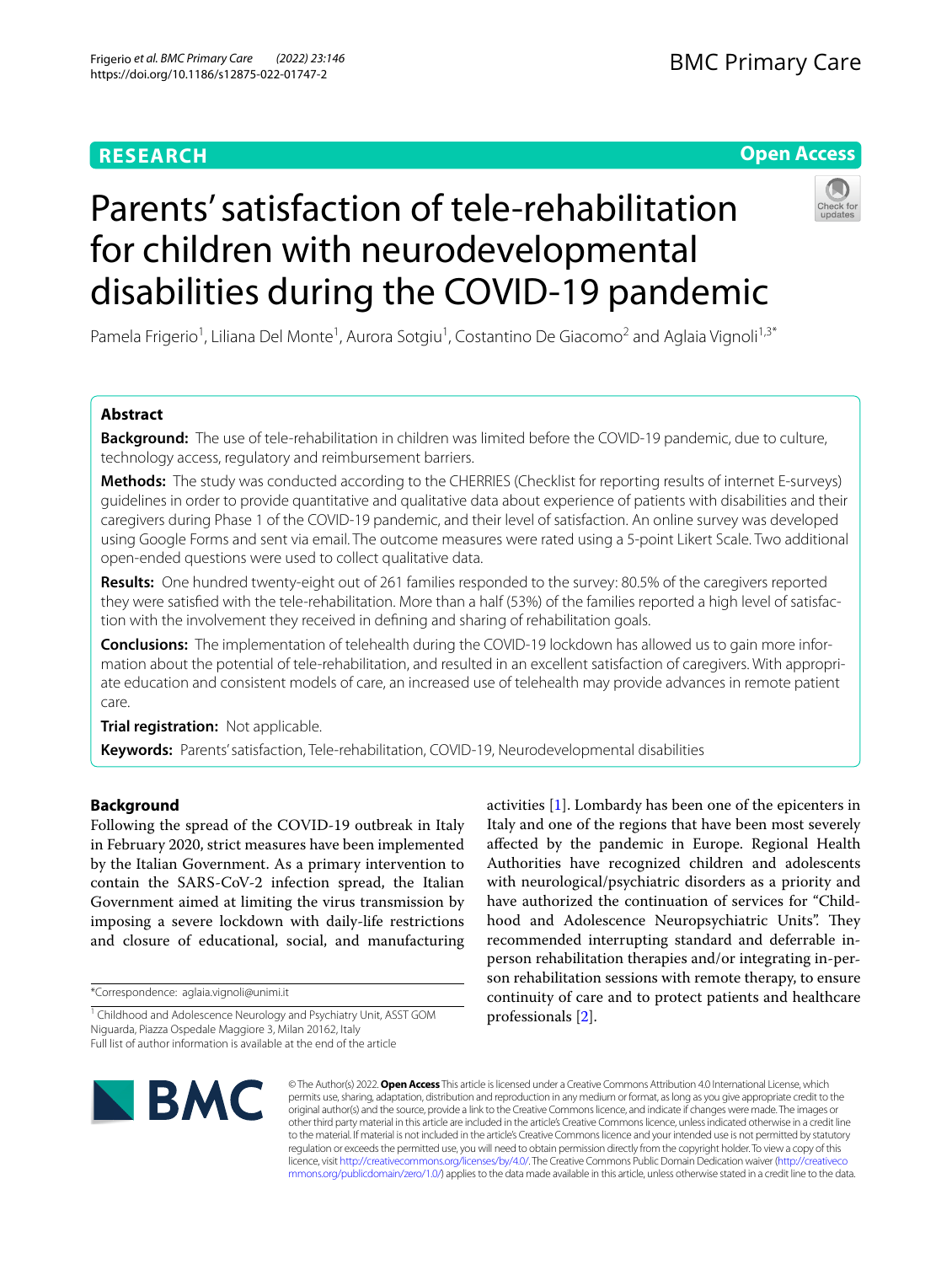As a consequence, our Unit located at Niguarda Hospital in Milan (Italy) has been forced to implement rapid changes in the organization of rehabilitation care delivery, and new procedures have been developed in accordance with the national and regional emergency plans and recommendations. Since tele-rehabilitation was not included into our routine care, we rapidly updated and developed policies and procedures in our outpatient services according to the current laws on informed consent, data protection, and privacy. During this state of emergency declared by the Italian Government, the policy on reimbursement was also adjusted.

In-person sessions for outpatient children for whom neuropsychiatric assessment was ongoing were postponed. Therapy continued remotely for outpatient children with ongoing rehabilitation programs, when the Individual Rehabilitation Project (IRP) allowed so. Telerehabilitation was delivered through diferent modalities, namely phone contacts, video calls, online platforms, videos sent to the families, and other devices available for remote contact.

Although tele-rehabilitation has long been recognized as a promising means of providing rehabilitation therapy [[3–](#page-8-2)[7\]](#page-8-3), the use of remote devices for rehabilitation in children was limited before the COVID-19 pandemic, due to culture, technology access, regulatory and reimbursement barriers [[8,](#page-8-4) [9\]](#page-8-5). Now telemedicine is emerging as an indispensable resource to support the rehabilitation of patients and to ensure continuity of care. In keeping with the concept that this unprecedented period of healthcare crisis can also become an opportunity, we need to improve our ability to use innovative technologies to respond to the special healthcare needs of children with disabilities and their families [\[10](#page-8-6)[–14](#page-8-7)]. To do this, we need to start to understand patients' and caregivers' perceptions, needs and levels of satisfaction.

The aim of this report is to provide quantitative and qualitative data about the level of satisfaction and experience by patients and caregivers during Phase 1 of the COVID-19 pandemic, when tele-rehabilitation emerged as the sole alternative to follow patients and to continue rehabilitation programs.

The secondary aim is to assess the association of caregivers' and patients' levels of satisfaction with other variables such as patients' age, type of rehabilitation program, and device used.

# **Methods**

# **Study design & setting**

The study was conducted according to the CHERRIES (Checklist for reporting results of internet E-surveys) guidelines [\[15](#page-9-0)]. After reviewing the existing literature as well as other data sources or surveys with similar research topics, we structured an online survey containing 15 items to investigate general information and 18 specific items with multiple choices. The content of the survey is available in the supplemental material—appendix. The outcome measures were rated using a 5-point Likert Scale.

The questions were divided into a first part with general information and a second battery of 18 items divided into four sections: 1. tele-rehabilitation tools; 2. Communication and information; 3. Ability to develop and execute a treatment plan; 4. General patient satisfaction. Two additional open-ended questions were used to collect qualitative data, permitting detailed and more meaningful answers.

#### <span id="page-1-0"></span>**Population**

All caregivers of children receiving tele-rehabilitation during the lockdown period were eligible to participate. Inclusion criteria were an ongoing IRP and at least one remote contact during the lockdown period (February-June 2020) with any rehabilitation professional from our Unit of Child and Adolescence Neuropsychiatry, Mother and Child Department, Niguarda Hospital, in Milan, Italy. Rehabilitation professionals included: physiotherapists, speech therapists, occupational therapists, neuropsychomotricist of the developmental age, professional educators, and psychiatric rehabilitation therapists.

# **Study procedures**

Caregivers were informed about the initiative by the therapist during their tele-rehabilitation session. Those who agreed to participate received an informative email with a link to the online survey. Since the online survey was anonymous and carried out with the CAWI (Computer Assisted Web Interviewing) method, completing the survey was considered a form of consent and no additional written consent was deemed necessary for this initiative by the ethics committee. Usability and technical functionality of the electronic questionnaire had been tested before sharing the questionnaire with the families.

The e-mail granted access to a single-use link to the survey, and was sent 20 weeks after the beginning of the remote intervention. Only one caregiver/parent was allowed to respond for each child.

We used an online survey tool through *Google Moduli* hosted on our Institution's Communication and External Relations office that allows automated exporting of results.

# **Measures**

The outcome measures were rated using a 5-point Likert Scale. Results were collected in a dedicated database and exported to Microsoft Excel for validation and analyses.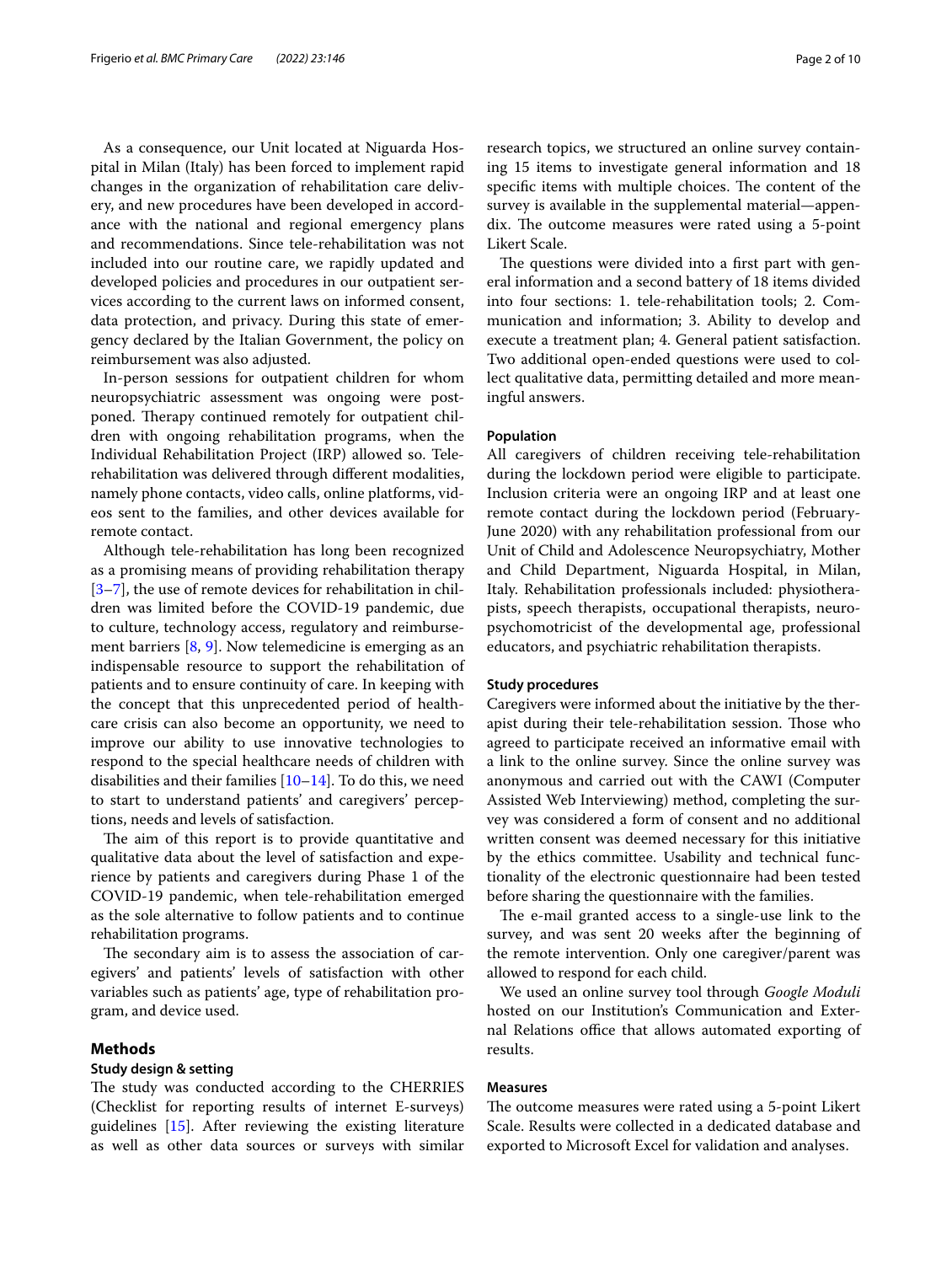# **Statistical data analysis**

Quantitative data were frst submitted as customary descriptive statistics. Continuous variables were reported as mean  $(\pm)$  standard deviation or by median and range depending on the variable distribution, which was checked using the Shapiro–Wilk test. Various categorical variables were reported as relative and absolute frequency tables.

Statistical analysis was carried out using state/SE16.1.

Categorical variables were then checked by Fisher's exact test, while logistic regression was used to verify the dependence of binary variables on continuous and categorical variables.

For qualitative data, our approach for the analysis is based on an inductive and phenomenological approach designed to gain the closest access possible to the parents' experience. We conducted a summative content analysis to analyze survey responses inductively, which involves comparing contents and counting keywords, followed by interpretation of the context. This procedure has been already proposed [\[16\]](#page-9-1). It is composed of two stages:

- 1) Two researchers (L.D. and A.S.) worked independently to group similar responses into themes, where subthemes were constructed from repeating ideas. The researchers removed any responses deemed irrelevant (e.g., "N/A" or "none").
- 2) After the 2 researchers came to a consensus on the themes and subthemes, a third researcher (P.F.) provided a check on the plausibility of themes and subthemes, and the consistency of analysis, adding to the rigorous approach [\[17](#page-9-2)]. Any discrepancies were then discussed as a group, where themes and subthemes were refned until agreement was reached. Keywords were then extracted and quantifed using frequency counts [\[16\]](#page-9-1).

This study was approved by the Institution's Data Protection office and Communication and External Relations office, on behalf of the Ethic Committee (Comitato Etico Milano Area 3). The study complied with institutional regulations for anonymized studies and adhered to the principles of the Helsinki Declaration.

# **Results**

Between 6<sup>th</sup> August, 2020 and 15<sup>th</sup> October, 2020 we sent the link for completing the online survey to 261 families: 130 participated in the survey, and 128 responses were eligible for analysis.

| <b>Patients</b> | <b>Caregivers/Parents</b> |             |        |  |
|-----------------|---------------------------|-------------|--------|--|
| Age (years)     | n(%)                      | Age (years) | n (%   |  |
| $0 - 1^{11/12}$ | 6(4.5)                    | < 25        | 3(2.3) |  |
| $2 - 3^{11/12}$ | 4(3)                      | $25 - 35$   | 19(1)  |  |
| $4 - 5^{11/12}$ | 28(22)                    | 36–45       | 63 (4  |  |

# <span id="page-2-0"></span>**Table 1** Patients' and caregivers' demographic data

| Age (years)                   | n(%)    | Age (years) | n (%)     |
|-------------------------------|---------|-------------|-----------|
| $0 - 1$ <sup>11/12</sup>      | 6(4.5)  | < 25        | 3(2.3)    |
| $2 - 3^{11/12}$               | 4(3)    | $25 - 35$   | 19(15)    |
| $4 - 5^{11/12}$               | 28(22)  | $36 - 45$   | 63 (49.2) |
| $6 - 10^{11/12}$              | 70 (55) | $46 - 55$   | 36(28)    |
| $10 - 13^{11/12}$             | 14(11)  | $56 - 65$   | 7(5.5)    |
| >14                           | 6(4.5)  | >65         | 0(0)      |
| Caregivers' educational level |         | n (%)       |           |
| Primary school                |         | 4(3)        |           |
| Secondary School              |         | 15(12)      |           |
| High School                   |         | 67(52)      |           |
| University                    |         | 42 (33)     |           |
|                               |         |             |           |

#### <span id="page-2-1"></span>**Table 2** List of diagnostic groups in descending order

| <b>Diagnosis</b>                                  | n (%)<br>49 (18.85) |  |
|---------------------------------------------------|---------------------|--|
| Mixed specific developmental disorders            |                     |  |
| Autism Spectrum Disorders                         | 45 (17.31)          |  |
| Genetic Syndromes                                 | 38 (14.62)          |  |
| <b>Behavioural and Emotional Disorders</b>        | 34 (13.08)          |  |
| Specific Language Disorder                        | 32 (12.31)          |  |
| Others                                            | 19(7.3)             |  |
| Specific developmental disorder of motor function | 16(6.15)            |  |
| Specific Learning disorder                        | 16(6.15)            |  |
| Cerebral Palsy                                    | 11 (4.23)           |  |

Of the 128 responses, 99 (77.4%) were given by mothers, 27 (21%) by fathers and 2 (1.6%) by their relatives (1 foster parent and 1 grandmother).

Patients' and parents/caregivers' demographic data, patients' ages and diagnosis are reported in Table [1](#page-2-0) and Table [2](#page-2-1), respectively.

Proposal of remote rehabilitation was ofered to 119 families (93% of respondents) for the frst time during Phase 1 of the COVID-19 emergency.

Eleven (9%) patients received physiotherapy treatments, 12 (9%) educational intervention, 36 (28%) speech therapy, 29 (23%) psychomotor therapy, and 39 (31%) Equine-Assisted Therapy.

Although each intervention was based on the individual rehabilitation project, we can describe common goals for all intervention parent training and counselling.

In addition, we can list more common goals for each treatment: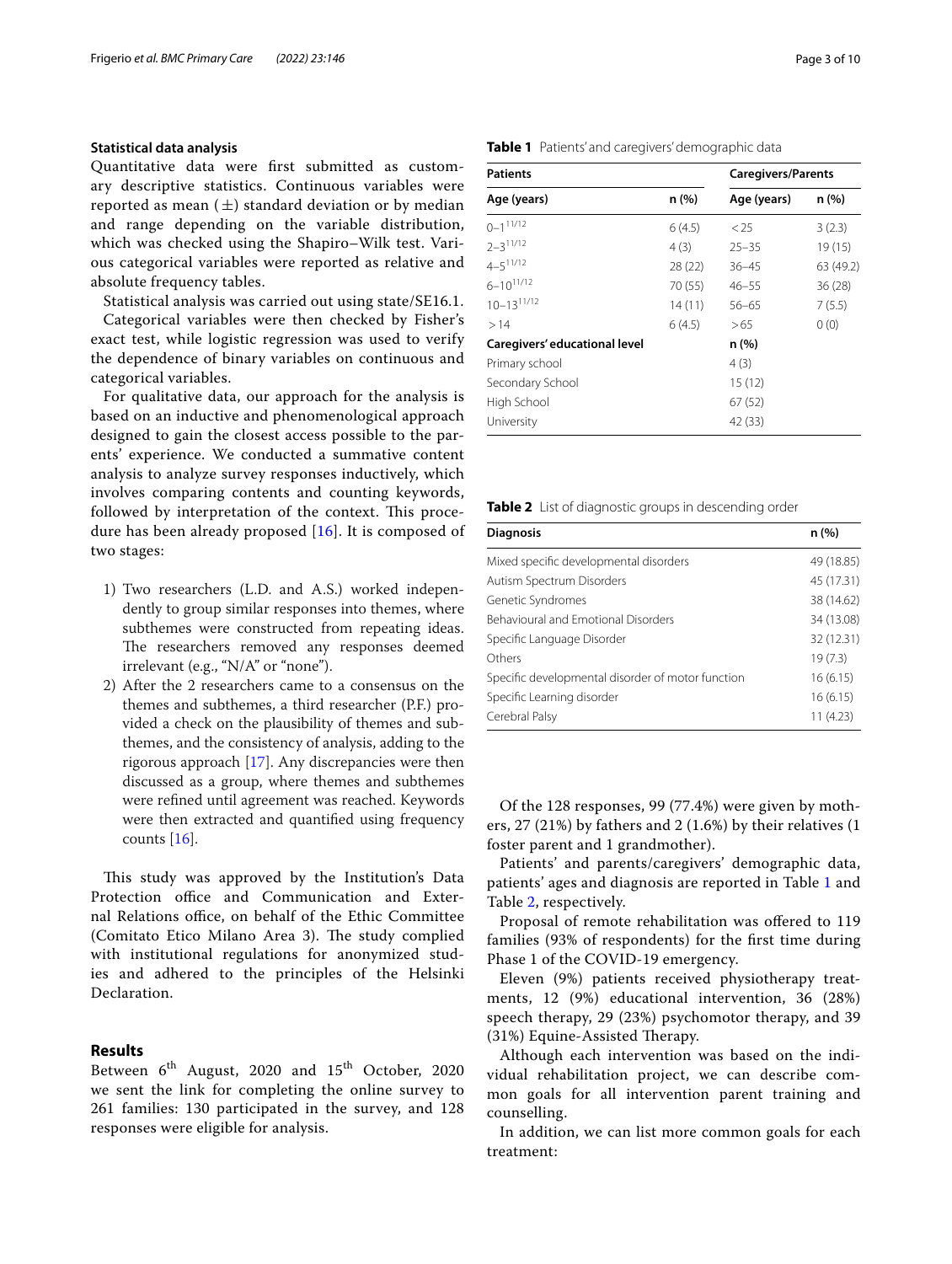- Speech therapy for improving receptive and expressive language skills, improving reading comprehension, reading speed and accuracy;
- Educational intervention for parent training for children with autism spectrum disorder;
- Neuropsicomotor Therapy for improving interaction and motor skills;
- Equestrian rehabilitation (which included occupational therapists, neuropsychomotor therapists and psychiatric rehabilitation therapists) for communications and interaction skills, improving fne motor abilities, narrative skills, and development of executive functions;
- Physiotherapy consisted of real-time treatment with children and with a parent and sharing of information and exercise programs to be implemented by the parents (parent training). Exercise did not follow a standardized scheme but was individualized for each patient based on his/her clinical features and type of device used.

Personalized video-tutorials made by physiotherapist were sent to parents, in which the exercises to be performed by the child were explained. The supervised tele-rehabilitation with physiotherapists allowed parents to be correctly guided and to maintain contact with the therapist.

Eighty-two households (64%) owned a personal computer (PC), 30 (23%) used a smartphone, and 16 (13%) a tablet.

Data about platforms used and level of satisfaction regarding these means are reported in Table [3](#page-3-0).

The whole cohort received parent-child educational sessions, 112 (88%) families received video calls, 12 (9%) were called through phone calls, and 4 (3%) were sent tools to perform the therapies (e.g. videos, drawings, pictures) between therapist and family.

In terms of management of computer tools, 86 (67%) patients were not independent. Therefore, 59 (46%) caregivers were asked to attend the entire session.

Data from the "Communication and Information" section (level of satisfaction with the information received, availability of staf, involvement and clarity of the language used by therapists) are reported in Table [4](#page-3-1).

Among caregivers, 39 (30.5%) were very satisfed with the tele-rehabilitation and 64 (50%) were satisfed, for a total of 80.5% of the caregivers (including very satisfed and satisfed) [95% Conf. Interval]. Conversely, 18 (14%) caregivers were partially satisfed and 7 (5.5%) dissatisfed. None of the caregivers reported that they were very dissatisfed.

Logistic regression showed no infuence of the answer to the question *"*level of satisfaction of tele-rehabilitation" (Question 33) on the dichotomized answer to the

| <b>Platforms</b>   | n (%)   | <b>Satisfaction level</b><br>n (%) |           |                            |                     |                      |  |
|--------------------|---------|------------------------------------|-----------|----------------------------|---------------------|----------------------|--|
|                    |         | Very satisfied                     | Satisfied | <b>Partially satisfied</b> | <b>Dissatisfied</b> | Very<br>dissatisfied |  |
| Skype              | 85 (66) | 22(26)                             | 50 (59)   | 10(12)                     | 3(3)                | $\Omega$             |  |
| WhatsApp           | 10(8)   | 2(80)                              | 1(10)     | 1(10)                      | 0                   | $\Omega$             |  |
| Meet               | 3(2)    | 0                                  | 2(33)     | 1(67)                      | 0                   | $\Omega$             |  |
| Zoom               | 1(1)    | 0                                  | 1(100)    | 0                          | 0                   | $\Omega$             |  |
| Multiple platforms | 16(13)  | 5(31)                              | 10(63)    | 1(6)                       | 0                   | $\Omega$             |  |
| No platforms       | 13 (10) | 5(38)                              | 6(46)     | 1(8)                       | 1(8)                | 0                    |  |

# <span id="page-3-0"></span>**Table 3** Platforms used and level of satisfaction

<span id="page-3-1"></span>**Table 4** Communication and Information section and level of satisfaction

| <b>Items</b>                                                            | <b>Satisfaction level</b><br>n(%) |           |                               |                     |                      |  |
|-------------------------------------------------------------------------|-----------------------------------|-----------|-------------------------------|---------------------|----------------------|--|
|                                                                         | Very satisfied                    | Satisfied | <b>Partially</b><br>satisfied | <b>Dissatisfied</b> | Verv<br>dissatisfied |  |
| Information received by therapists                                      | 74 (58)                           | 50 (39)   | 4(3)                          | 0                   |                      |  |
| Availability of therapists with regard to the organi- 87 (68)<br>zation |                                   | 35(27)    | 6(5)                          | $\Omega$            |                      |  |
| Involvement in defining the activities                                  | 68 (53)                           | 47(37)    | 9(7)                          | 4(3)                |                      |  |
| Clarity of the language used by therapists                              | 80(63)                            | 44 (34)   | 4(3)                          | $\Omega$            |                      |  |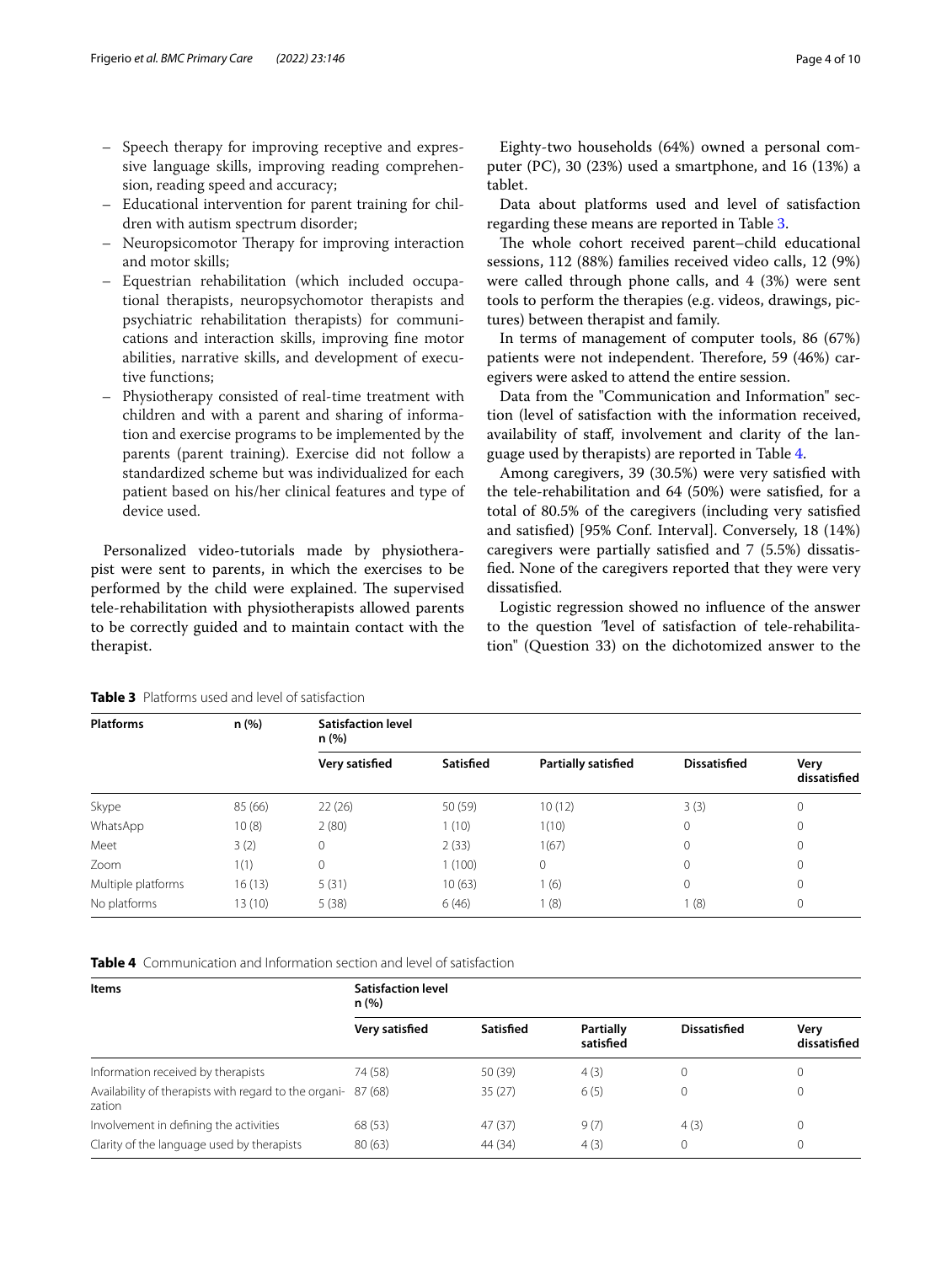question "caregiver's participation in the therapy session*"* (Question 14) [likelihood ratio test:  $p=0.1899$ ], even though there was a statistically signifcant association between the dichotomized answer to Question number 33 and the dichotomized answer to Question number 14 (Fisher's exact test:  $p = 0.048$ ).

More than a half (68.5%) of the families reported a high level of satisfaction with the involvement received in the defnition and sharing of rehabilitation goals, 47 (37%) stated that they were satisfed, 9 (7%) partially satisfed, 4 (3%) dissatisfed, 0 very dissatisfed.

Concerning the achievement of work objectives provided by the IRP, 42 (32%) families were very satisfed, 69 (53%) satisfed, 13 (10%) partially satisfed, 6 (5%) dissatisfed, 0 very dissatisfed.

Satisfaction with tele-rehabilitation in relation to the child's ability to participate was rated as excellent by 70.3% of respondents [95% Conf. Interval].

Satisfaction degree of tele-rehabilitation in relation to the child's ability to participate according to age groups and to type of rehabilitation program are reported in Table [5](#page-4-0).

The qualitative remarks at the end of the survey (open-ended questions) showed that many participants described the availability of the therapists as a positive aspect (30 families), as well as the continuity of the rehabilitation projects (20 families). Three caregivers expressed their desire to continue using video calls for meetings or therapies.

We obtained a total of 130 open-ended responses (79 responses to the frst question on aspects most appreciated and 51 responses to the second question that addressed comments or suggestions). After removing irrelevant responses, 74 responses for the frst question and 30 for the second were fnally analyzed.

The analysis of the first question on aspects most appreciated generated 5 themes: *availability and competence of the therapists, continuity of treatment, involvement of caregivers, organizational aspects such as hours, fexibility,* etc*., revelation about feasibility and efectiveness*. The number of participants supporting each theme can be found in Table [6,](#page-5-0) with statement examples from participants.

The analysis of the second question that addressed comments or suggestions generated 3 themes: *technical aspects* (internet connection, web platform used, etc.), *propose tele-rehabilitation as a possible alternative, perhaps integrated with face-to-face therapy, claim that face-to-face therapy is irreplaceable*. The number of participants supporting each theme can be found in Table [7](#page-5-1), with statement examples from participants.

# **Discussion**

According to our experience and literature [[18](#page-9-3)], children with neurodevelopmental disabilities and their families are at risk of developing psychological stress related to the COVID-19 pandemic and especially to the lockdown, which may determine the interruption of rehabilitation services [[18\]](#page-9-3). After recognizing the needs of these fragile individuals, with the support of Regional Health Authorities, we have developed specifc supportive services that can be provided even remotely. Since these tools have

<span id="page-4-0"></span>**Table 5** Satisfaction degree of remote rehabilitation in relation to the child's ability to participate analyzed by age groups and by type of rehabilitation program

| Age (years)                   | n (%)   | <b>Satisfaction level</b><br>n (%) |                  |                            |                    |                  |  |
|-------------------------------|---------|------------------------------------|------------------|----------------------------|--------------------|------------------|--|
|                               |         | Very satisfied                     | Satisfied        | <b>Partially satisfied</b> | <b>Unsatisfied</b> | Very unsatisfied |  |
| $\langle 2$                   | 6(4,5)  | 1(17)                              | 4(67)            | 1(17)                      | $\Omega$           | $\mathbf{0}$     |  |
| $2 - 2,11$                    | 4(3)    | $\circ$                            | 1(25)            | 2(50)                      | 1(25)              | $\mathbf 0$      |  |
| $3 - 5,11$                    | 28 (22) | 10(36)                             | 15(53)           | 3(11)                      | 0                  | $\mathbf 0$      |  |
| $6 - 10, 11$                  | 70 (55) | 32(46)                             | 11(15)           | 25(36)                     | 2(3)               | $\mathbf{0}$     |  |
| $11 - 13,11$                  | 14(11)  | 4(29)                              | 8(57)            | 1(7)                       | 1(7)               | $\mathbf{0}$     |  |
| >14 years                     | 6(4,5)  | $\Omega$                           | 5(83)            | 1(17)                      | 0                  | $\mathbf{0}$     |  |
| <b>Type of rehabilitation</b> | n (%)   | <b>Satisfaction level</b><br>n (%) |                  |                            |                    |                  |  |
|                               |         | Very satisfied                     | <b>Satisfied</b> | <b>Partially satisfied</b> | <b>Unsatisfied</b> | Very unsatisfied |  |
| Physiotherapy                 | 11(9)   | 3(27)                              | 6(55)            | 1(9)                       | 1(9)               | $\mathbf{0}$     |  |
| Speech therapy                | 36(28)  | 16(45)                             | 16(44)           | 3(8)                       | 1(3)               | $\mathbf{0}$     |  |
| Educational Intervention      | 13(10)  | 3(23)                              | 8(61)            | 1(8)                       | 1(8)               | 0                |  |
| Neuropsychomotor Therapy      | 30(23)  | 7(23)                              | 14(47)           | 9(30)                      | 0                  | 0                |  |
| Therapeutic Riding            | 39 (30) | 18 (46)                            | 15(38)           | 5(13)                      | 1(3)               | 0                |  |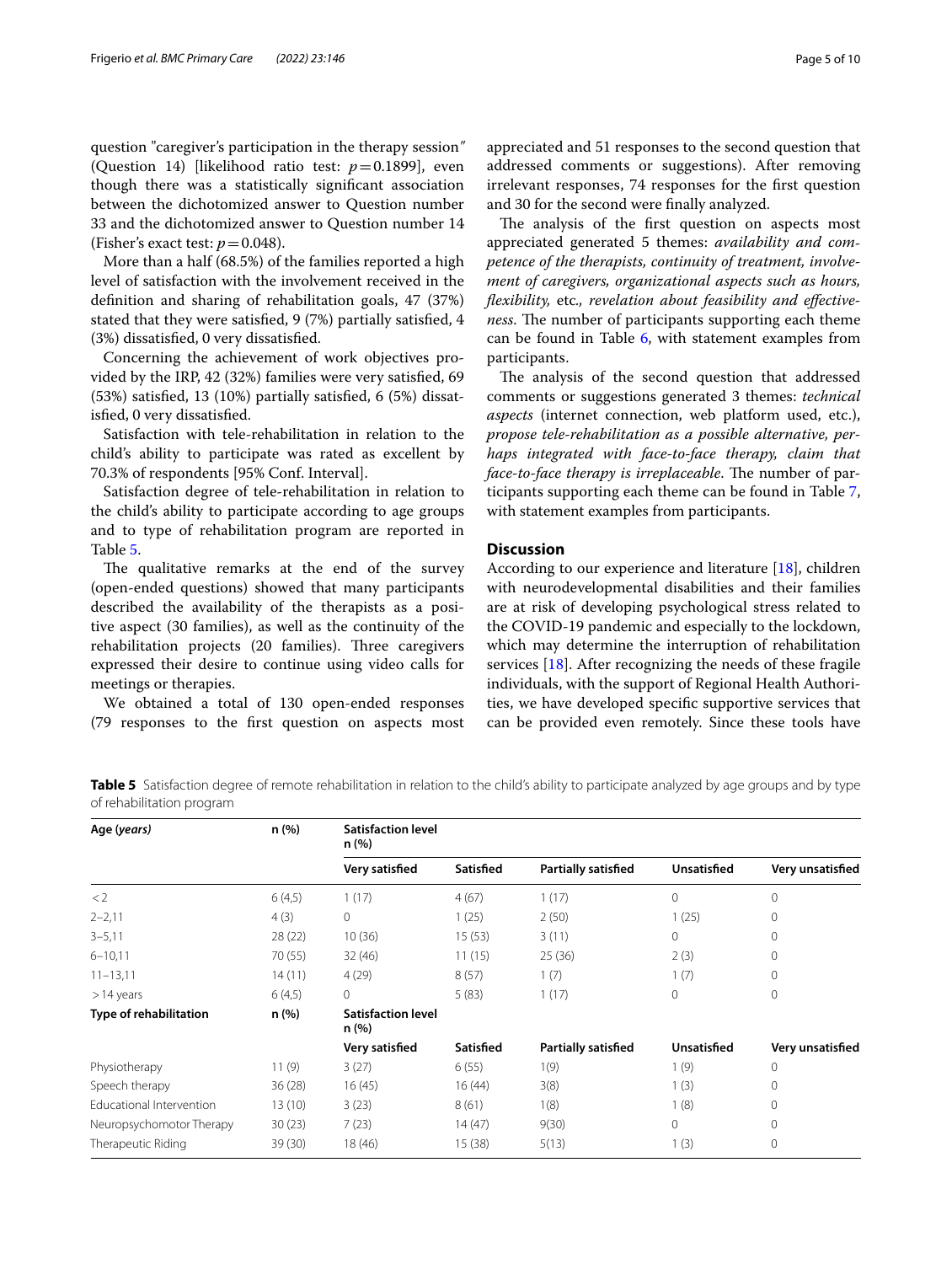<span id="page-5-0"></span>**Table 6** First open-ended response on aspects most appreciated. Number of answers for the question and for each of 5 themes (n), with some parent's statement examples

# **Aspects most appreciated (***n*=**74)**

*Availability and professionalism of the therapists (n*=*30)*

Availability of the therapist to modulate the sessions by meeting the ways and times of the child and the ability of the therapist, once the instrument has been set, to involve him and work with him independently without my continuous support, making him truly the protagonist of the session

Availability and interest towards the child with the development of an alternative solution to attendance in a short time

⎯I appreciated the commitment of the educator to do everything possible to meet my son's problems. It was great to see the commitment of the health facilities and of those who work directly with our son to not be stopped by Lockdown, and to not leave us alone

*Continuity of treatment (n*=*25)*

⎯The continuity of the path (the sense of normality) despite the difculties caused by lockdown

⎯The possibility for my daughter to continue a path with dedicated operators was useful and helpful through the long period of lockdown. Of course, nothing equates to face-to-face therapy

⎯My daughter managed to not "lose" her interest, afection and trust (which is fundamental) towards the psychomotor and the horse

*Involvement of caregivers (n*=*7)*

LIt has allowed the therapist to 'get acquainted ' with the home context

⎯To be involved in my son's therapy

⎯I liked that they help my son very much and I also like that they communicate a lot with me about problems concerning my son

*Organizational aspects such as hours, fexibility,* etc*. (n*=*6)*

⎯Therapist's call before appointments

⎯Functionality and time schedule

Flexibility of schedules without need of travelling

*Revelation about feasibility and efectiveness (n*=*6)*

⎯We never thought we would have such interesting results working on the pc, it was a well-exploited and well-structured opportunity

⎯My son could do the exercises in a family environment, I saw him more concentrated and less disoriented than when I went to the clinic

⎯The child manages to maintain attention even for 20 consecutive minutes (and it is a good result), what has always weighed the most on the child was the journey to accompany him inside Niguarda and take him back to school (more than once not it was collaborative)

<span id="page-5-1"></span>**Table 7** Second open-ended response addressed to comments or suggestions. Number of answer for the question and for each of 3 themes (n), with some parent's statement examples

#### **Comments or suggestions (***n*=**30)**

*Technical aspects (internet connection, web platform used,* etc*.) (n*=*9)*

\_Create a platform for specific remote rehabilitation

LIdentify a unique, cross-platform video conferencing tool so that all families use the same tool

⎯It would be desirable to use professional tools to ensure privacy on both sides; I do not consider the use of personal accounts of therapist entirely correct

*Propose tele-rehabilitation as a possible alternative, perhaps integrated with face-to-face therapy, n 2 above all for parent training. (n*=6)

The meetings between therapists and family members could stay remote, it would be easier to manage the commitments!!

⎯I would like to be able to continue with this module, I fnd it winning, I see more progress from my son than the pre-lockdown mode

⎯We would like to continue with telerehabilitation (reducing the number of sessions in the presence)

*Claim that face-to-face therapy is irreplaceable (n = 15)* 

⎯Unfortunately, tele-rehabilitation can be good in a borderline condition like the one we experienced, nothing can replace the direct relationship between my son and the educator

Tele-rehabilitation cannot replace the effectiveness and incisiveness of the direct relationship with the therapist whose praiseworthy support is appreciated

In our opinion, although tele-rehabilitation has been excellent, it will not have to replace the current therapies without the lockdown

been supplied for the very frst time during the pandemic in the great majority of patients, we thought that it would be particularly important to assess whether this

new healthcare modality was responding to the patients' needs, by evaluating parents' satisfaction.

A particularly useful tool for the assessment of caregivers' satisfaction is a questionnaire-based survey, because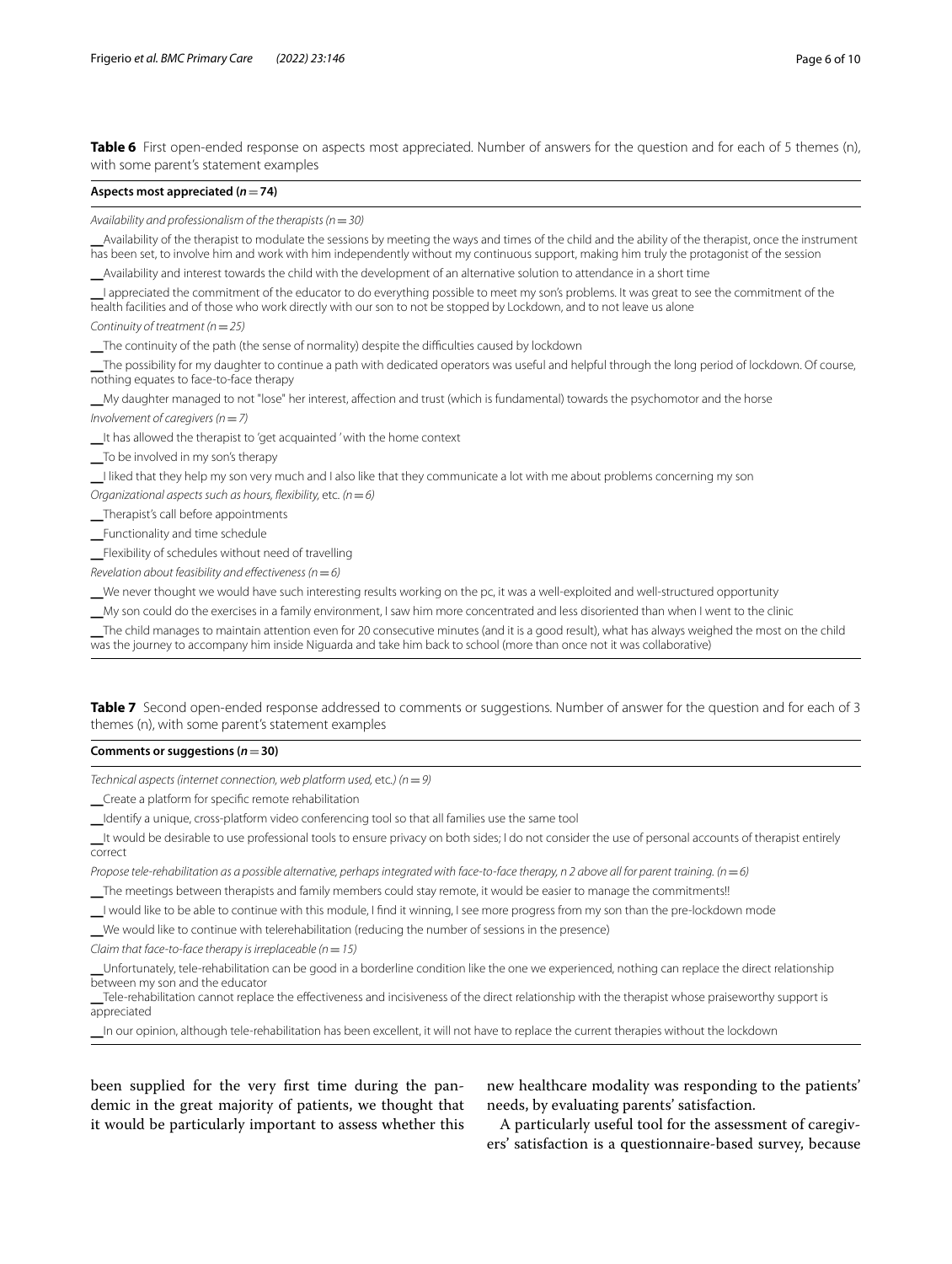caregivers can answer questions anonymously and do not have to fear negative consequences because of their opinion. Moreover, self-administered questionnaires are—in contrast to interviews –cheaper, faster, and regarded as more voluntary [\[19](#page-9-4)].

Our study indicates that tele-rehabilitation of children with neurodevelopmental disabilities through telemedicine is well accepted by the families. Indeed, 80.5% of them reported that they were satisfed with remote rehabilitation.

The possibility to continue treatment during the pandemic and the availability of therapists from remote were considered the main advantages.

These findings are in line with previous preliminary data [\[20](#page-9-5)[–22\]](#page-9-6), which suggest that an emergency program that provides continuity of care and support with telerehabilitation interventions may be benefcial for both the child's and the parents' well-being, with limited practical challenges.

Even if not directly assessed by the study tool, our direct experience during the pandemic seems to shows that tele-medicine in child neuropsychiatry produces positive efects for both the children and the families. On the child-side, we promoted and enabled continuity of care, maintained social contacts with their therapists, and reduced the risk of disrupting daily and weekly routines. Moreover, as extrapolations of this work, we can think that involving the parents in rehabilitation programs may improve the overall degree of satisfaction. Statistical analysis of data shows a statistically signifcant association between the dichotomized answer to Question "*"*level of satisfaction of remote rehabilitation" and the dichotomized answer to the question "caregiver's participation in the therapy session*"* (Fisher's exact test:  $p=0.048$ ); caregivers who had participated in the therapy session reported that they were satisfed with remote rehabilitation. Also, our experience seems to show that the parents' role in facilitating the rehabilitation interventions is much more prominent using an online modality, as they can be more actively engaged by the therapists, thus increasing their self-esteem in parenting. In addition, according to our experience and literature, to be close to their own needs and those of their children, it seems to be useful to parents for both psychological and educational aspects [\[20\]](#page-9-5).

The sample included in the present survey was highly representative of the usual customers of Italian Childhood and Adolescence Neurology and Psychiatry Units, and all the features of in-person rehabilitation that are usually ofered have been covered remotely, although through innovative tools.

The development of specific rehabilitation tools created by the therapists has allowed to translate to remote also therapies where physical contact is very relevant. An example is that of Equine-Assisted Therapy, where the therapists made video calls from the Department and created specifc videos to maintain goals about the ability to relate and on self-care, and realized interactive PowerPoint fles dedicated to the horse theme was created to allow working on communication skills, attention, concentration, and alternation. Moreover, therapists of Equine-Assisted Therapy have implemented the use of Augmentative Alternative Communication (AAC). Indeed, customized materials have been developed, some horse-themed choosing activities, stories about horse's daily routine and other materials have been translated into AAC, for children with special communicative needs. Based on the results of the survey, we can infer that the relationship with the horse combined with a careful reformulation of the proposals has allowed maintaining high motivation to treatment despite the distance. As a result, 84% of the families rated the Equine-Assisted Therapy positively with regard to the child's ability to

The tools available to the families and the channels that were used were investigated in order to evaluate the accessibility to the tele-rehabilitation proposal: on-line platforms, e.g. Skype, were indicated as the most adequate instrument for rehabilitation purposes.

participate, and positive evaluations were recorded for

other types of intervention as well.

Considering that this was the frst experience of telerehabilitation for almost the entire sample, we anticipated there would be some limits and critical issues. Therefore, we assessed data from Sect.  $2$  of the questionnaire (communication and information) to evaluate the efectiveness of the information received by the families.

In order to understand whether some treatments carry more issues or pitfalls than others and can therefore be more difficult to convert to tele-rehabilitation, we analyzed the data about the child's ability to participate and the data about general satisfaction for each type of rehabilitation program. Some disciplines may be more challenging to be performed through tele-therapy (namely musculoskeletal work) and may require teaching of facilitation techniques to caregivers. In this view, the possibility to share previously recorded videos of rehabilitation sessions may help the families by supplying useful examples for continuity of care.

Moreover, children with behavioral or attention problems may face more difficulties following tele-rehabilitation sessions rather than face-to-face engagement.

One limitation of tele-rehabilitation that emerged from our survey is the child's age, especially age younger than 3 years, even though the children in this age group were too few to permit further interpretation. As a matter of fact, toddlers need face-to-face rehabilitation treatments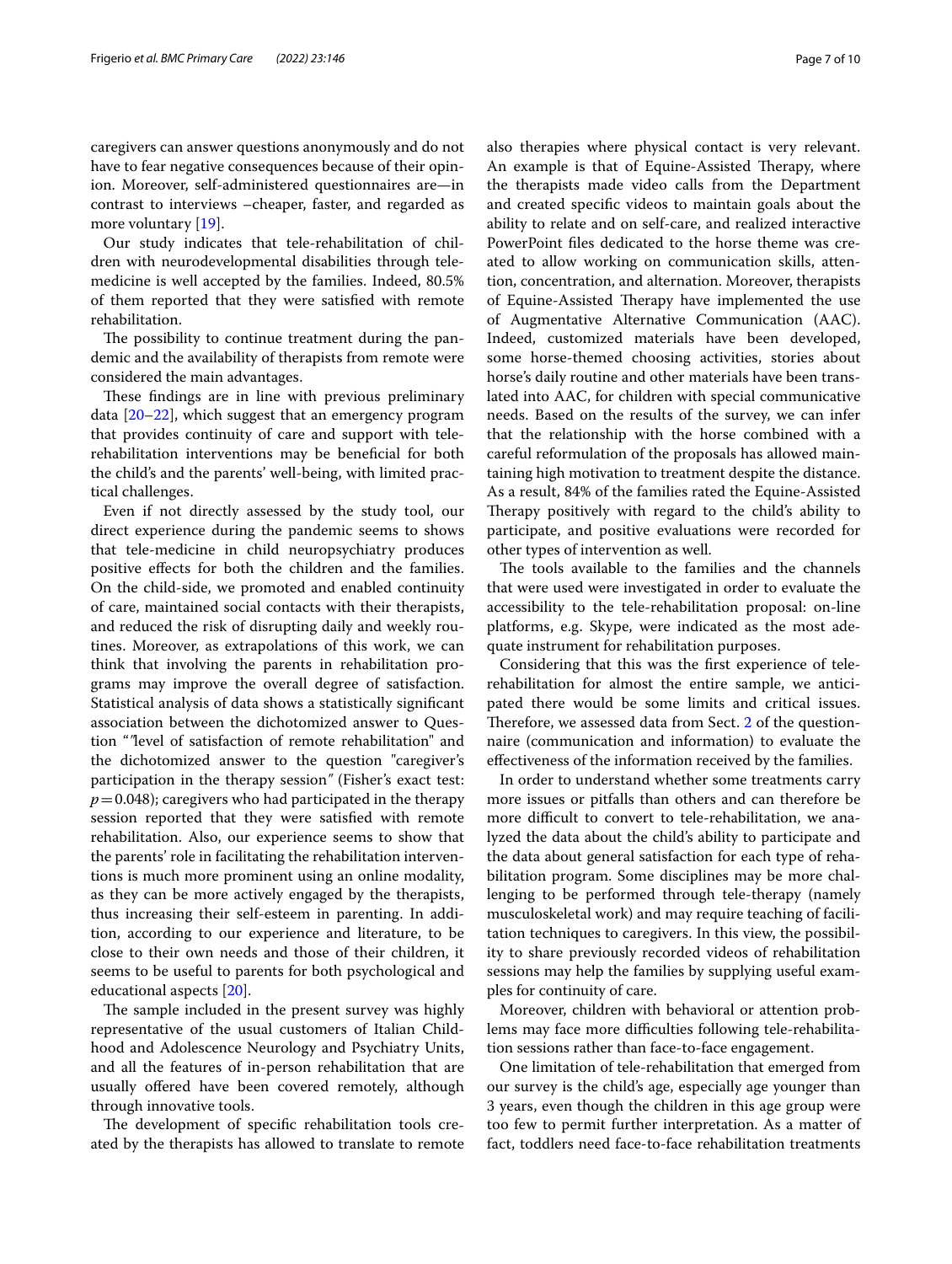because of the importance of physical and relational contact. Indeed, they need treatments like physiotherapy or psychomotor therapy, where physical and relational contact is crucial.

Even though limited to the COVID-19-related lockdown, the fndings of our survey indicate a positive response of caregivers of children with neurodevelopmental disabilities to tele-rehabilitation.

This result may encourage policy makers to implement these services into future healthcare models, recognizing the reduced costs of care and high patient/ caregivers' level of satisfaction. Indeed, considering the frst positive response of caregivers of children with neurodevelopmental disabilities to tele-rehabilitation, during the course of the pandemic, Niguarda Hospital has implemented some tools for remote rehabilitation. The devices quota was increased (webcams, headphones and speakers), Zoom platform was installed on all computers (chosen as preferred method of communication for a company policy decision), and specifc softwares for speech therapy rehabilitation in learning disabilities were purchased. For the future it could prove useful as remote rehabilitation improvement, a stable platform for rehabilitation interventions, telerehabilitation policies and procedures.

Furthermore, with regard to the reimbursement system, it is important to consider that despite the Italian Ministry of Health issued a document on 17 March 2014 to provide guidelines for Telehealth development [\[23](#page-9-7)], telemedicine in general and tele-rehabilitation in particular, were not expressly regulated by Italian law before the emergency due to Covid-19. So, until March 2020, in Italy there was no formal recognition and no reimbursement for clinical services such as Tele-rehabilitation.

During the emergency due to Covid-19, the Lombardy Region issued a circular to allow delivery of therapy remotely, by voice, video-call, video web platforms for all Childhood and Adolescence Neuropsychiatric services, for pediatric patients and their families, in accordance with the Decree of the General Director of the Welfare DG of Lombardy Region N. 2906 of the 8th of March and N. 3553 of the 15th of March 2020.

With this circular, during the pandemic emergency, tele-rehabilitation has been included in the list of reimbursed services and tarifs for these clinical services became comparable to those for the available usual care in presence.

For the purpose of regulating the methods used to carry out tele-rehabilitation, as a result of the pandemic, on 17 December 2020 the new National Guidelines for the Provision of Telemedicine Services were approved by the Permanent State Regions and Autonomous Provinces Conference. This document is playing a crucial role in the development of telemedicine in Italy because it aims to ensure consistent development of telemedicine throughout the country, going beyond the individual regional, hospital and services particularities. Thanks to this document entitled "National guidelines for the provision of telemedicine services," drafted by the Ministry of Health, healthcare services provided remotely are officially a part of the National Healthcare Service and an updated version replacing the previous guidelines of 2014.

Italian regions must implement the Guidelines in their respective regional healthcare services. The Guidelines specify that the fee for a telemedicine service, tele-rehabilitation included, shall be equivalent to the fee for the same service when provided in the traditional way within the Basic Level of Assistance (so called LEA), including any cost-sharing. In this context, regions implemented telemedicine services within the Regional Healthcare Service, permitting a new method for providing health care, starting from tele-visits and limiting them to cases that involve ongoing care of patients who need ambulatory services and do not need to be examined.

# **Limitations**

Although the results of our study give some insights about the value of tele-rehabilitation for parents of children with neurodevelopmental disabilities, some limitations should be emphasized, concerning the heterogeneous nature of the types of treatments that can receive diferent feedback from the same family.

We are aware that the items and the questions identifed for the questionnaire have been selected during the time of global lockdown, where the problems and the challenges were new for anyone. We tried to focus on the parents' satisfaction about tele-rehabilitation, but we were unable to collect children's opinions. So that, we cannot also exclude the possibility of missing relevant information to the remote care of children with neurodevelopmental disabilities. In order to capture the patient's satisfaction, for future research a useful approach can be to include in the questionnaire simple questions directed towards the children.

Another limitation of our study can be identifed in the moment when the questionnaire was administered, 20 weeks after the beginning of the intervention, which can be considered a quite long period, but we preferred to obtain the parents' assessment closed to the end of the tele-rehabilitation process, that usually lasts at least fourfve months.

# **Future research**

Telerehabilitation seems to have an impact on fnancial and social stress factors for patients, and other different study projects could capture this data. New job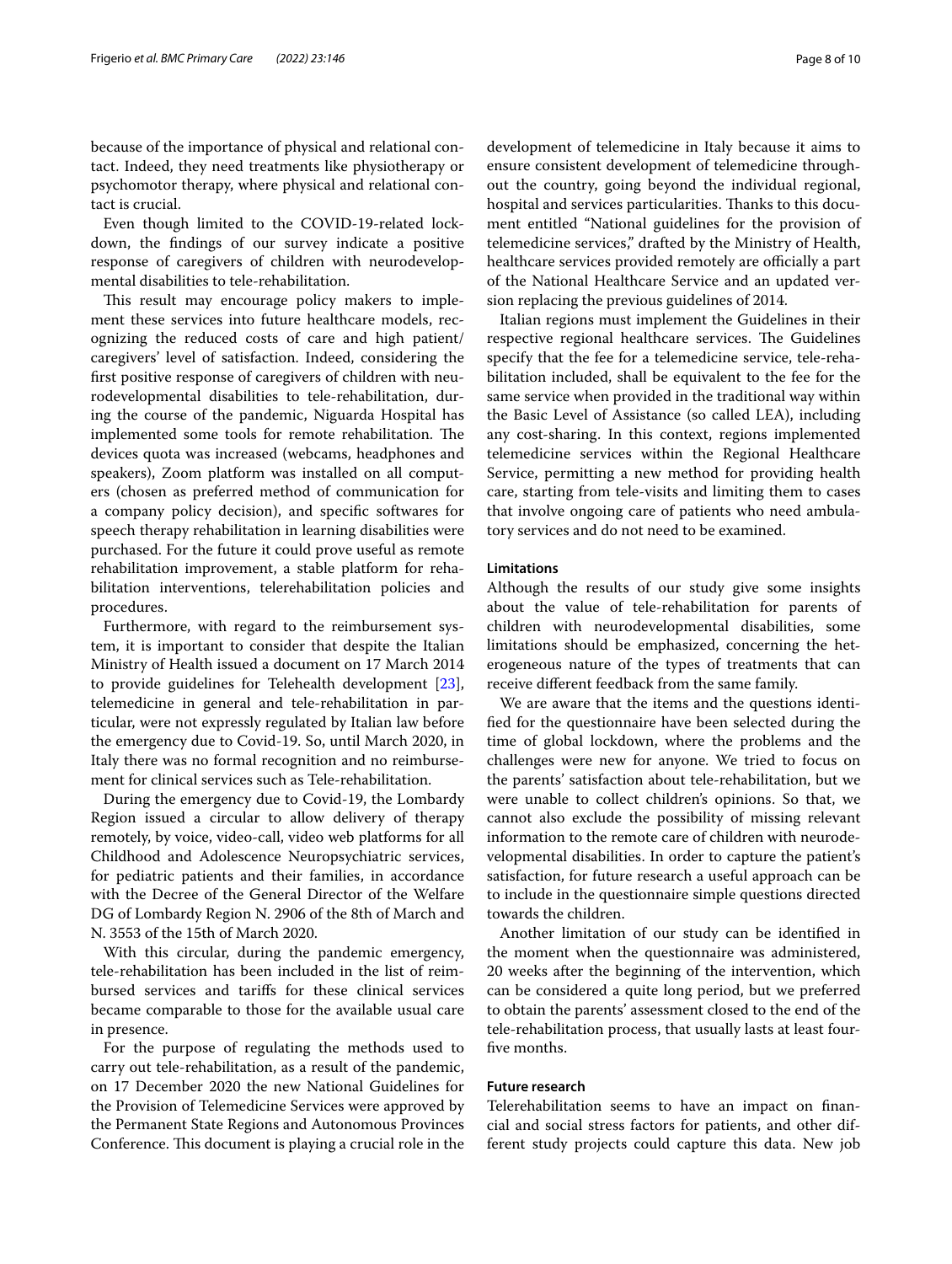perspectives can be assumed to reduce the dissatisfaction reported by some parents, it is important to consider new ways of tele-rehabilitation: for example using more performing platforms or mixed interventions "face to face" remote. For future research, in order to fully assess the role of the parent in rehabilitation with and without a component of tele-rehabilitation, it would be better to have a study with two separate cohorts that compare levels of involvement and parental satisfaction.

# **Conclusions**

The usual care of children with special needs has become even more challenging during the COVID-19 lockdown, since parents found themselves involved throughout the whole day and often without the support of educational and rehabilitation services. To mitigate the feeling of being alone in direct caregiving of children with disabilities, we have developed potentially efective strategies to support the families of children with disabilities using tele-medicine approaches. This experience has allowed us to gain more information about the potentiality of tele-rehabilitation and resulted in an excellent level of satisfaction of the caregivers. With appropriate education and consistent models of care, an increased use of telehealth may provide advances in remote patient care.

#### **Abbreviations**

IRP: Individual Rehabilitation Project; CAWI: Computer Assisted Web Interviewing; AAC: Augmentative Alternative Communication.

# **Supplementary Information**

The online version contains supplementary material available at [https://doi.](https://doi.org/10.1186/s12875-022-01747-2) [org/10.1186/s12875-022-01747-2](https://doi.org/10.1186/s12875-022-01747-2).

```
Additional fle 1.
```
**Additional fle 2.**

#### **Acknowledgements**

The authors would like to thank the families for participating in this study and the Communication and External Relations Office of GOM Niguarda for their support in developing the on-line survey.

#### **Authors' contributions**

PF designing the study, LDM and AS initiating and monitoring the study, CDG monitoring progress of the study, AV guarantor of the study. All the authors contributed to writing the paper. The author(s) read and approved the fnal manuscript.

#### **Funding**

The work did not receive any fnancial support. The authors acknowledge the support of the APC central fund of the University of Milan.

#### **Availability of data and materials**

The datasets generated and/or analysed during the current study are not publicly available due to limitations of ethical approval involving the patient data and anonymity but are available from the corresponding author on reasonable request.

### **Declarations**

#### **Ethics approval and consent to participate**

This study was approved by the Institution's Data Protection office and Communication and External Relations office, on behalf of the Ethics Committee (Comitato Etico Milano Area 3). The study complied with institutional regulations for anonymized studies and adhered to the principles of the Helsinki Declaration. Completing the survey was considered a form of informed consent.

#### **Consent for publication**

Not applicable.

#### **Competing interests**

The authors declare no competing interests.

#### **Author details**

<sup>1</sup> Childhood and Adolescence Neurology and Psychiatry Unit, ASST GOM Niguarda, Piazza Ospedale Maggiore 3, Milan 20162, Italy. <sup>2</sup>Maternal and Infantile Department of Pediatrics, ASST GOM Niguarda Milano, Piazza Ospedale Maggiore 3, Milan 20162, Italy. <sup>3</sup> Health Sciences Department, Università Degli Studi Di Milano, Via di Rudinì 8, Milan 20142, Italy.

Received: 3 June 2021 Accepted: 28 April 2022 Published online: 07 June 2022

#### **References**

- <span id="page-8-0"></span>1. Government of Italy. Decree of the president of the Council of Ministers. 2020.
- <span id="page-8-1"></span>2. Decree of the General Director of the Welfare DG of Lombardy Region N. 2906 of the 8th of March and N. 3553 of the 15th of March 2020 Regione Lombardia, available at: [https://www.regione.lombardia.it/wps/wcm/](https://www.regione.lombardia.it/wps/wcm/connect/5e0deec4-caca-409c-825b-25f781d8756c/DGR+2906+8+marzo+2020.pdf?MOD=AJPERES&CACHEID=ROOTWORKSPACE-5e0deec4-caca-409c-825b-25f781d8756c-n2.vCsc) [connect/5e0deec4-caca-409c-825b-25f781d8756c/DGR](https://www.regione.lombardia.it/wps/wcm/connect/5e0deec4-caca-409c-825b-25f781d8756c/DGR+2906+8+marzo+2020.pdf?MOD=AJPERES&CACHEID=ROOTWORKSPACE-5e0deec4-caca-409c-825b-25f781d8756c-n2.vCsc)+2906+8+ marzo+2020.pdf?MOD=AJPERES&CACHEID=ROOTWORKSPACE-5e0de [ec4-caca-409c-825b-25f781d8756c-n2.vCsc and](https://www.regione.lombardia.it/wps/wcm/connect/5e0deec4-caca-409c-825b-25f781d8756c/DGR+2906+8+marzo+2020.pdf?MOD=AJPERES&CACHEID=ROOTWORKSPACE-5e0deec4-caca-409c-825b-25f781d8756c-n2.vCsc) [https://www.regione.](https://www.regione.lombardia.it/wps/wcm/connect/af6d2303-9212-433e-abcb-ac5a77b48fe5/Decreto+3353.pdf?MOD=AJPERES&CACHEID=ROOTWORKSPACE-af6d2303-9212-433e-abcb-ac5a77b48fe5-n3DPlAT) [lombardia.it/wps/wcm/connect/af6d2303-9212-433e-abcb-ac5a77b48f](https://www.regione.lombardia.it/wps/wcm/connect/af6d2303-9212-433e-abcb-ac5a77b48fe5/Decreto+3353.pdf?MOD=AJPERES&CACHEID=ROOTWORKSPACE-af6d2303-9212-433e-abcb-ac5a77b48fe5-n3DPlAT) e5/Decreto+3353.pdf?MOD=AJPERES&CACHEID=ROOTWORKSPACE[af6d2303-9212-433e-abcb-ac5a77b48fe5-n3DPlAT](https://www.regione.lombardia.it/wps/wcm/connect/af6d2303-9212-433e-abcb-ac5a77b48fe5/Decreto+3353.pdf?MOD=AJPERES&CACHEID=ROOTWORKSPACE-af6d2303-9212-433e-abcb-ac5a77b48fe5-n3DPlAT)
- <span id="page-8-2"></span>3. Burke BL, Hall RW, The Section on Telehealth Care. Pediatric applications. Pediatrics. 2015;1:e293-308.
- 4. Crutchley S, Campbell M. Telespeech therapy pilot project: Stakeholder satisfaction. Int J Telerehabil. 2010;1:23–30.
- 5. Tenforde AS, Hefner JE, Kodish-Wachs JE, Iaccarino MA, Paganoni S. Telehealth in physical medicine and rehabilitation: a narrative review. PM R. 2017;55:S51–8.
- 6. Sutherland R, Trembath D, Roberts J. Telehealth and autism: a systematic search and review of the literature. Int J Speech Lang Pathol. 2018;3:324–36.
- <span id="page-8-3"></span>7. Tanner K, et al. Feasibility and acceptability of clinical pediatric telerehabilitation services. Int J Telerehabil. 2020;12:43–52.
- <span id="page-8-4"></span>8. Dorsey ER, Topol EJ. State of telehealth. N Engl J Med. 2016;375:154–61.
- <span id="page-8-5"></span>9. Tomines A. Pediatric telehealth: approaches by specialty and implications for general pediatric care. Adv Pediatr. 2019;66:55–85.
- <span id="page-8-6"></span>10. Badawy SM, Radovic A. Digital approaches to remote pediatric health care delivery during the COVID-19 pandemic: EXisting evidence and a call for further research. JMIR Pediatr Parent. 2020;1:e20049.
- 11. Ben-Pazi H, Beni-Adani L, Lamdan R. Accelerating telemedicine for cerebral palsy during the COVID-19 pandemic and beyond. Front Neurol. 2020;11:746.
- 12. Ohannessian R, Duong TA, Odone A. Global telemedicine implementation and integration within health systems to fght the COVID-19 pandemic: a call to action. JMIR Public Health Surveill. 2020;2: e18810.
- 13. Olayiwola JN, et al. Telehealth as a bright spot of the COVID-19 pandemic: Recommendations from the virtual frontlines ("frontweb"). JMIR Public Health Surveill. 2020;2: e190445.
- <span id="page-8-7"></span>14. Wijesooriya NR, Mishra V, Brand PLP, Rubin BK. COVID-19 and telehealth, education, and research adaptations. Paediatr Respir Rev. 2020;35:38–42.